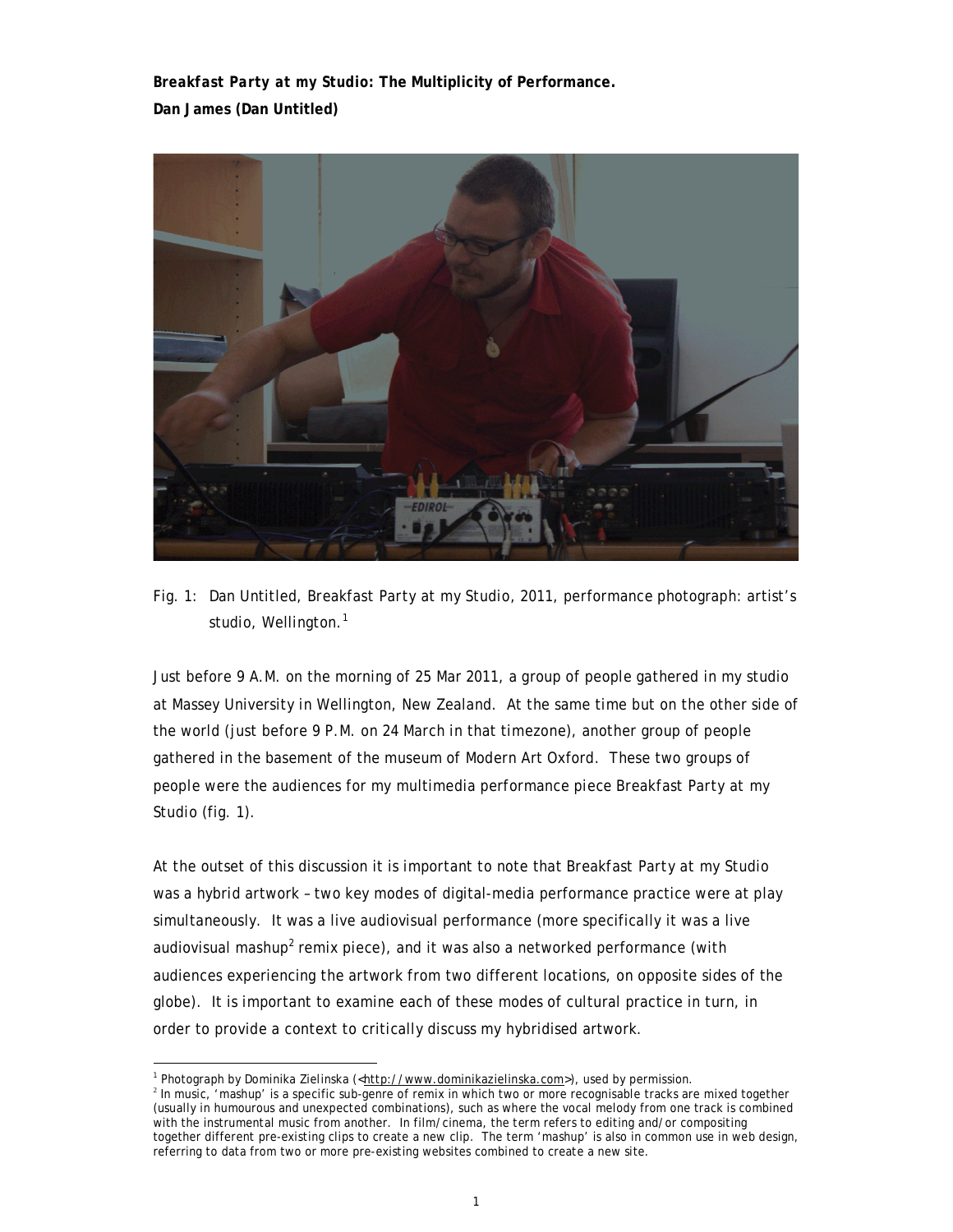While both modes are still relatively new, audiovisual remix performance and networked performance each have well-established traditions from within in the broader field of creative practices that utilise digital media. To focus the scope of this discussion, I shall only refer to work by artists hailing from New Zealand. I provide a series of glimpses into some key projects by New Zealanders, but this is by no means a thorough and historically exhaustive survey of these practices locally. I highlight selected local projects and events in order to profile each of them in their own right, but predominantly in order to provide a context for *Breakfast Party at my Studio*.

My examples are local, but the underlying critical issues that they raise are global. The focus of this discussion is to investigate how these performance/remix practices interrogate and problematise how we understand the very term 'performance' itself. The cultural theorist Jon McKenzie - a thinker with a history of both hacktivism<sup>3</sup> and performance scholarship - is well equipped to introduce the notion of performance as it intersects with technology in cultural practice. McKenzie discusses an unusual relationship between the term 'performance' as it is used in cultural, organisational, and technological contexts. The words 'perform' and 'performance' can variously be used to refer to the actions of an artist creating a live piece for an audience, to the ability of a business or organisation to achieve it's desired goals, or to the ability of a technological machine to behave in the way that it was designed to. $4$  In any of these three senses of the word, 'performance' assesses the extent that something or someone behaves in the way it is supposed to.<sup>5</sup>

The body of this discussion is presented in two sections. The first section addresses audiovisual performance and mashup remix practices by New Zealand artists. I will focus mainly on practices that integrate live video mixing with music.<sup>6</sup> The second section examines networked performance by New Zealanders. In each of these two sections, I will provide glimpses into the history of these practices in New Zealand to provide a broader context, and I will then examine my own work (prior to *Breakfast Party in My Studio*) from within this context. Having located the key critical issues at play, I will conclude by reflecting on how these issues play out for my hybrid performance piece *Breakfast Party at my Studio*.

<sup>&</sup>lt;sup>3</sup> A hactivist, or politically motivated hacker, is someone who gains unauthorised entry into computer systems that are owned by another person or organisation for political reasons.

<sup>&</sup>lt;sup>4</sup> McKenzie, J. Perform Or Else: From Discipline to Performance. London, Routledge, 2001.

<sup>&</sup>lt;sup>5</sup> Performance, in McKenzie's expanded sense of the term, is about success and failure, dominance and subjugation. As such, McKenzie describes performance as a stratum of the French thinker Michel Foucault's notion of power-knowledge, and he makes the bold claim that, in an expanded sense, 'performance' will displace the Foucauldian notion of 'discipline'. Ibid, p. 18.

<sup>6</sup> This limit to the discussion is not strict - I will discuss one artist in particular (the D.J. Felix Five) whose work is musical (radio, audio production and performances) but without integrating video content.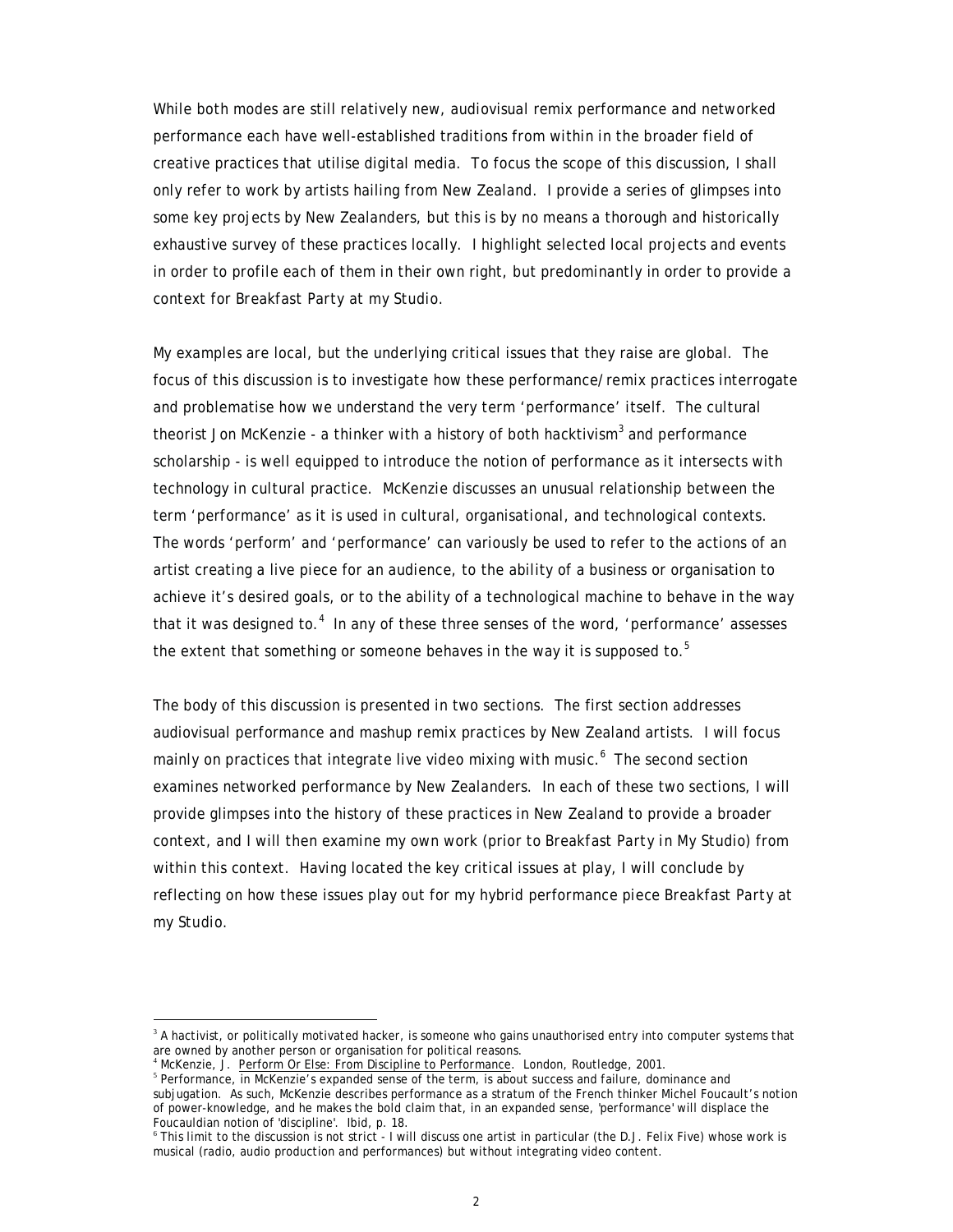## **Live audiovisual performance and mashup remix practices in New Zealand**

The marriage of moving image with live musical performance has a long and wellestablished history that dates back to the early days of cinema in the late 1800s. At this pioneering moment in cinema history, film projections were almost always accompanied by live musicians performing soundtracks. Likewise, the appropriation and recontextualisation of pre-existing cultural artefacts has a long and well-established history, with roots that can be traced to the early 1900s with the collage and assemblage works of the Dadaists, Surrealists and Futurists<sup>7</sup> - techniques that also soon found parallels in the manipulation of pre-recorded audio to create art.<sup>8</sup> With the advent of digital technology, sampling techniques began gaining momentum and pop-cultural currency in the Hip-Hop music of the late 1970s and early 1980s. Today, audiovisual performance (combining music with moving image in live performance) and mashup remix practices are diverse and heavily interrelated fields.

One of the early groups in New Zealand to integrate live video mixing with musical performance is a collective known as Fetus Productions.<sup>9</sup> Evolving out of the post-punk musical group The Features, Fetus Productions were an interdisciplinary group who "created videos, screenprints and merchandise, and staged exhibitions and multi-media concerts".<sup>10</sup> In order to create their gritty, dark and dystopian aesthetic, they appropriated medical images and footage, and they integrated this visual material with bleak mechanical rhythms and other found sounds. Commencing with their first staged event in 1980, Fetus Productions were New Zealand pioneers in the integration of electronic music (using samplers, sequencers and synthesisers) with video (using projections of Super8, 16mm and VHS footage) in their performances.<sup>11</sup>

A few years later, Mike Hodgson emerged as a key figure in what would become known as V.J. culture. He premiered the group Tinnitus (with Angus McNaughton) in 1992 at the first of the elaborate multimedia events called *Rotate Your State*. 12 At the end of the 1990s, Hodgson also established the *Soliton* events, using a similar structure, but presenting these events in nightclubs.<sup>13</sup> Over this period, Hodgson also performed his video mixes with other

 $7$  Collage and assemblage gained momentum as modes of creative practice for the Dadaists, Surrealists and Futurists in the 1910s.

<sup>8</sup> The composer John Cage's *Imaginary Landscape No. 1* (1935), for example, is a seminal musical work in which two phonographs contribute audio to the composition.

<sup>9</sup> Jed Town was the artist who primarily drove Fetus Productions, but at certain points Sarah Fort, Mike Broomfield and James Pinker also contributed to the project. Clifford, A. Interdisciplinary Moments: A History in Glimpses. In Brennan, S. and Ballard, S. The Aotearoa Digital Arts Reader, p. 134. The now defunct *Club Bizarre* (a New Zealand music distribution and event promotion label, 1990 – 2007) archives a profile of the work of Fetus Productions on their official website: <http://www.clubbizarre.co.nz/display.php?band=1101&sec=13>. <sup>10</sup> Clifford, A. *Interdisciplinary Moments: A History in Glimpses*. In Brennan, S. and Ballard, S. (Eds.) The Aotearoa Digital Arts Reader. Auckland, The Aotearoa Digital Arts Trust; Clouds, 2008, p. 134.

 $11$  Ibid.

<sup>12</sup> Ibid, p. 132.

 $13$  Ibid.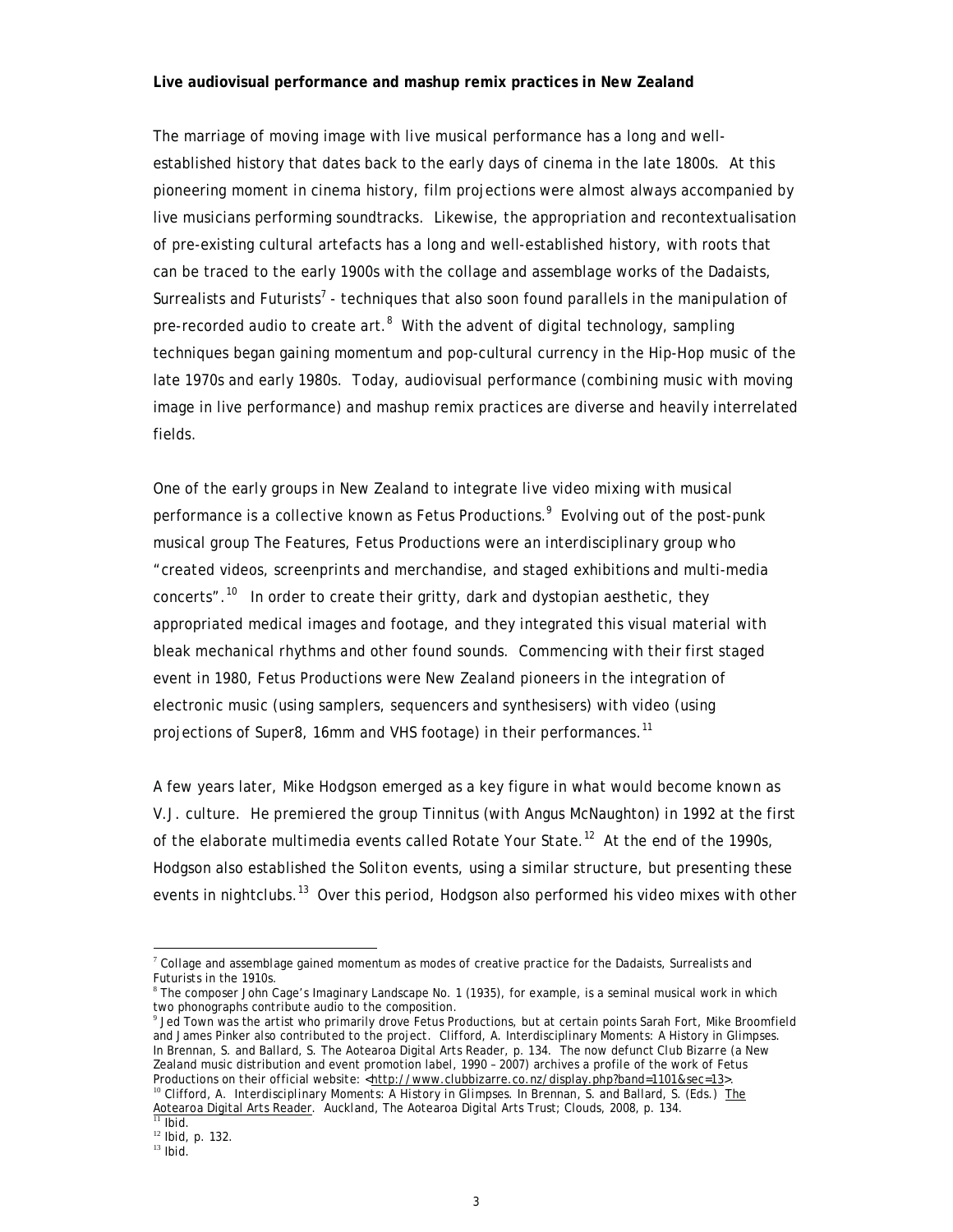musicians, projecting video content for bands such as the Headless Chickens, Supergroove, and a number of other notable local acts.<sup>14</sup>

Up until the early 1990s, Hodgson carried suitcases full of V.H.S. tapes around the country to perform.<sup>15</sup> At the end of one event, an enthusiastic fan asked him what sort of computer software he used to trigger his samples.<sup>16</sup> Hodgson responded "You mean you can use computers to do this?". The fan was a programmer called Ross George, and their conversation led to a fruitful collaboration in which they developed a unique software platform for mixing and manipulating video samples. $^{17}$ 

During the mid 1990s, a music festival called *The Gathering* celebrated the start of each New Year.<sup>18</sup> *The Gathering* festivals (and also the later *Splore* festivals<sup>19</sup>) were notable for introducing a much broader public to the art of live-mixed video in New Zealand. Electronic dance music and rave culture were in rapid ascendance by this point, and these festivals attracted audiences numbering in the thousands.<sup>20</sup> There were numerous V.J.s performing at these events,  $^{21}$  and V.J.ing was gaining prominence as a cultural form. Most of the V.J.s, however, did not collaborate directly with the musical performers (musicians and D.J.s) in devising their visual content - the V.J.s largely improvised their mixes on the spot rather than coordinating their content in advance with the musical performers.

While most V.J.s were working independently from musical performers in New Zealand at this point, two tightly integrated audiovisual acts rose to prominence. Leading on from his work with Tinnitus, Mike Hodgson teamed up with the audio producer Paddy Free to form an integrated audiovisual duo called Pitch Black. They premiered their act at *The Gathering* in 1997.<sup>22</sup> Using software and an array of hardware controller devices, the early Pitch Black performances delivered energetic and punchy mixes of their own original audiovisual content. Salmonella Dub, $^{23}$  another prominent act at the time, also integrated

 $14$  Alongside his current work with the band Pitch Black (see below), Hodgson now currently works with the motion graphics studio The Darkroom (<http://thedarkroom.tv >, a company through which he specialises in event production and video mapping.

<sup>&</sup>lt;sup>15</sup> Public lecture at **The Mix and Mash Mini!** (webstock conference: <http://www.webstock.org.nz/upcoming/mininov10.php>). Wellington City Gallery, 3 November 2010.

<sup>16</sup> Ibid; <http://www.pitchblack.co.nz/?s1=about&s2=Michael%20Hodgson>.

<sup>&</sup>lt;sup>17</sup> Ibid (both sources listed in footnote 16).

<sup>&</sup>lt;sup>18</sup> The first *The Gathering* festival was in 1996, and the final festival was in 2002. The official archival site for the festival is <http://www.thegathering.co.nz>

<sup>19</sup> *Splore* was founded in the late 1990s and the festival is still in operation. The official website for *Splore* is shttp://www.splore.net>, but they do not provide archival details from the festivals of past years.

According to the archive of the official festival website, the first 'The Gathering' was attended by somewhere between 4000 and 5000 people. <http://www.thegathering.co.nz/96-97/index.html>. Their official website does not publish figures for the final two festivals, but the millenium festival (the last one with published statistics) was attended by 15000 people. <http://www.thegathering.co.nz/g2000/index.html>.

<sup>&</sup>lt;sup>21</sup> There were 53 VJs performing at the festival by the time of their millenial event.

<sup>&</sup>lt;http://www.thegathering.co.nz/g2000/facts-and-figures/index.html>.

<sup>&</sup>lt;sup>22</sup> Pitch Black's official website is <www.pitchblack.co.nz>.

<sup>&</sup>lt;sup>23</sup> Salmonella Dub's official website is <http://www.salmonelladub.co.nz>.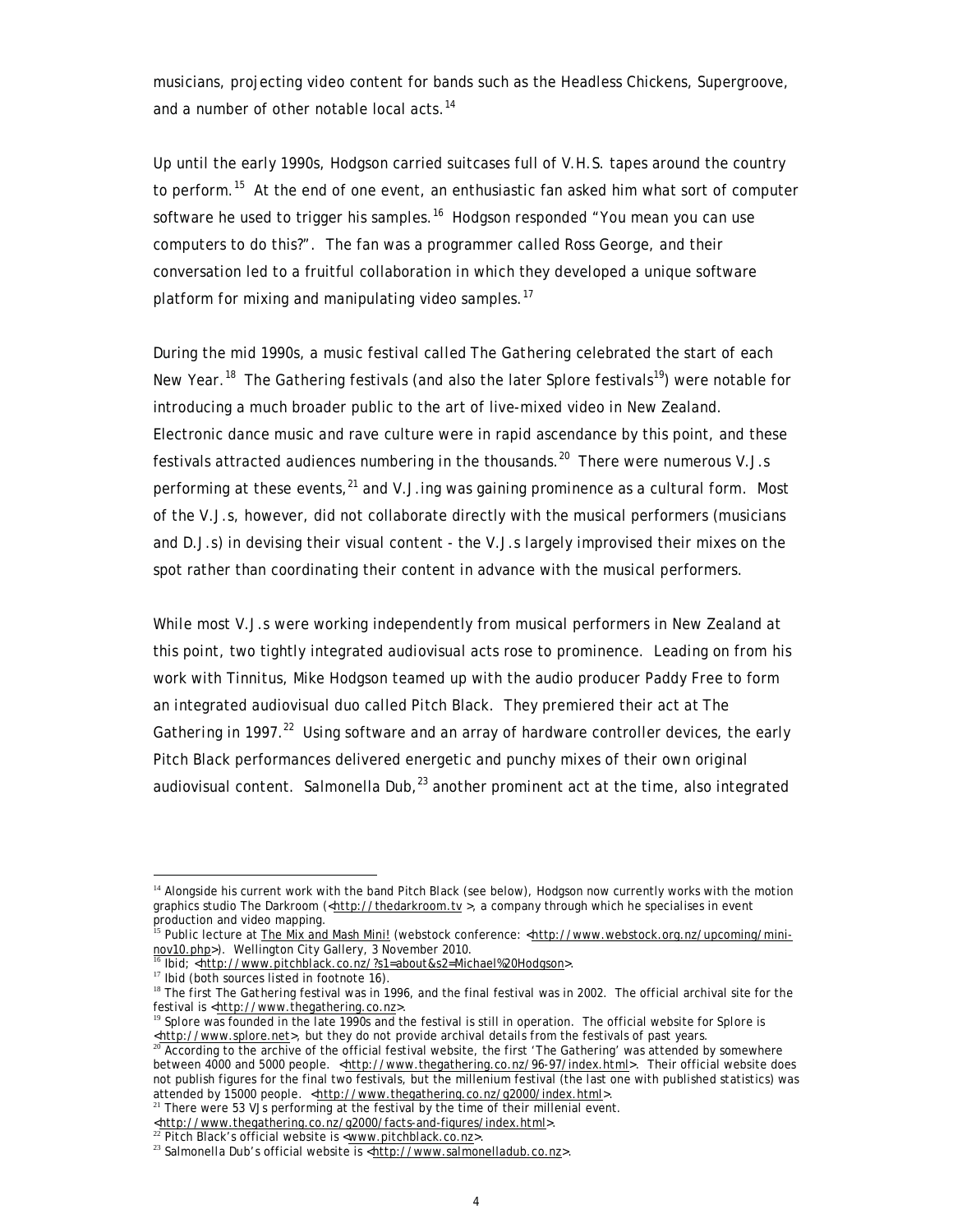visuals with their music working closely with V.J. Helm.<sup>24</sup> The visual aesthetic in both bands was a combination of sampled and computer-generated imagery.

Drawing inspiration from the early performances of Pitch Black and Salmonella Dub's work with V.J. Helm, Mike Busy<sup>25</sup> began performing in 1997 and he founded a group of V.J.s called Tube A.V.G. $^{26}$  During the 2000's, Busy extended his work into audiovisual performance. Amongst his projects, he created visuals for the band FIV My Pretties<sup>27</sup> (working with them from concept through to the performance series), he formed an audiovisual (D.J./V.J.) duo called The Supervisors with Lakshman Anandanayagam, and he collaborated with the producer/performer Module $^{28}$  on an ongoing basis. Busy identifies that he "has lots of interests" aesthetically, but that amongst these he "like[s] the Hip-Hop ethos of sampling from different sources and redefining the context of sources to make some thing original". <sup>29</sup> This appropriated/sampled aesthetic is especially apparent in his performances in The Supervisors, and also in some of the material used in his collaborations with Module.<sup>30</sup>

The use of sampling was widespread in New Zealand music by the 2000's too, but the D.J. Felix Five is notable for his contribution to mashup culture in New Zealand. As opposed to sampling shorter motifs or loops and integrating them into new musical creations (which was a very common musical strategy by this point) - the mashup style is distinctive for its use of large and easily recognisable chunks of other people's material. Five's radio career in New Zealand spans 10 years.<sup>31</sup> He started playing musical mashups on his *Drive* slot on Wellington's Radio Active during the 2000s, he went on to found the Saturday afternoon radio show *Messed Up* (exclusively playing mashups), and he started digitally producing his own mashup mixes too.<sup>32</sup> Built upon the popularity of his radio shows, Five began to

<sup>&</sup>lt;sup>24</sup> Pitch Black's Paddy Free also did audio production for Salmonella Dub on a number of their releases, including his award-winning co-production work on their album *Inside the Dub Plates* (2001).

<sup>&</sup>lt;sup>25</sup> Mike Busy is a pseudonym for the artist Mike Bridgeman. His official website is <www.nektar.co.nz> (a site which predominantly profiles his commercial film-making work and his more recent venue installation and video mapping work).

 $26$  At The Gathering in 1997, Hodgson was in charge of coordinating and scheduling all V.J.s for the festival (besides premiering his own act Pitch Black). Hodgson gave Tube A.V.G. the responsibility for managing the Drum and Bass tent for the duration of the festival. According to Busy, "This was huge at the time, for where we were at technically." In personal communication: email interview with the artist, 20 April 2011.

<sup>&</sup>lt;sup>27</sup> Fly My Pretties is a collaboration between a number of prominent Wellington musicians (coordinated by Barnaby Weir, frontman to the band The Blackseeds). The lineup of Fly My Pretties is different for each incarnation. See, for example, <http://www.amplifier.co.nz/artist/17586/fly-my-pretties.html>.

<sup>&</sup>lt;sup>8</sup> Module is the musician and producer Jeramiah Ross. His official website is <http://www.module.co.nz>

<sup>&</sup>lt;sup>29</sup> Busy has a background in graphic design, so there is a graphic look to some of his work, but he also has a film background that lends itself to more sequential work. In personal communication: email interview with the artist, 20 April 2011.

<sup>30</sup> One example of Busy's mashup footage is the content used for Module's track *Rock My Computer* (2008). In this track, Module sampled and remixed the sounds of the Microsoft Windows error messages, and Busy made matched visuals with images of the face of Microsoft C.E.O. Bill Gates, roughly and obviously composited onto the bodies of people breakdancing. This footage was mixed live for performances, but Module also uploaded it as a clip to .<br>YouTube (accessible at http://www.youtube.com/watch?v=6HB3gTNxEh0>).

 $31$  In personal communication: recorded face-to-face interview with the artist, 21 April 2011.

<sup>&</sup>lt;sup>32</sup> Ibid. The 'Drive' show is a 4-7 P.M. weekday radio slot on Radio Active (the official website for the radio station is <http://www.radioactive.co.nz</u>>). Messed Up is a 2 hour show on Saturdays from 4-7, which includes 10 Past 5 *Tequilas* a dose of hyped mashup mixes (commencing at 5:10 P.M.).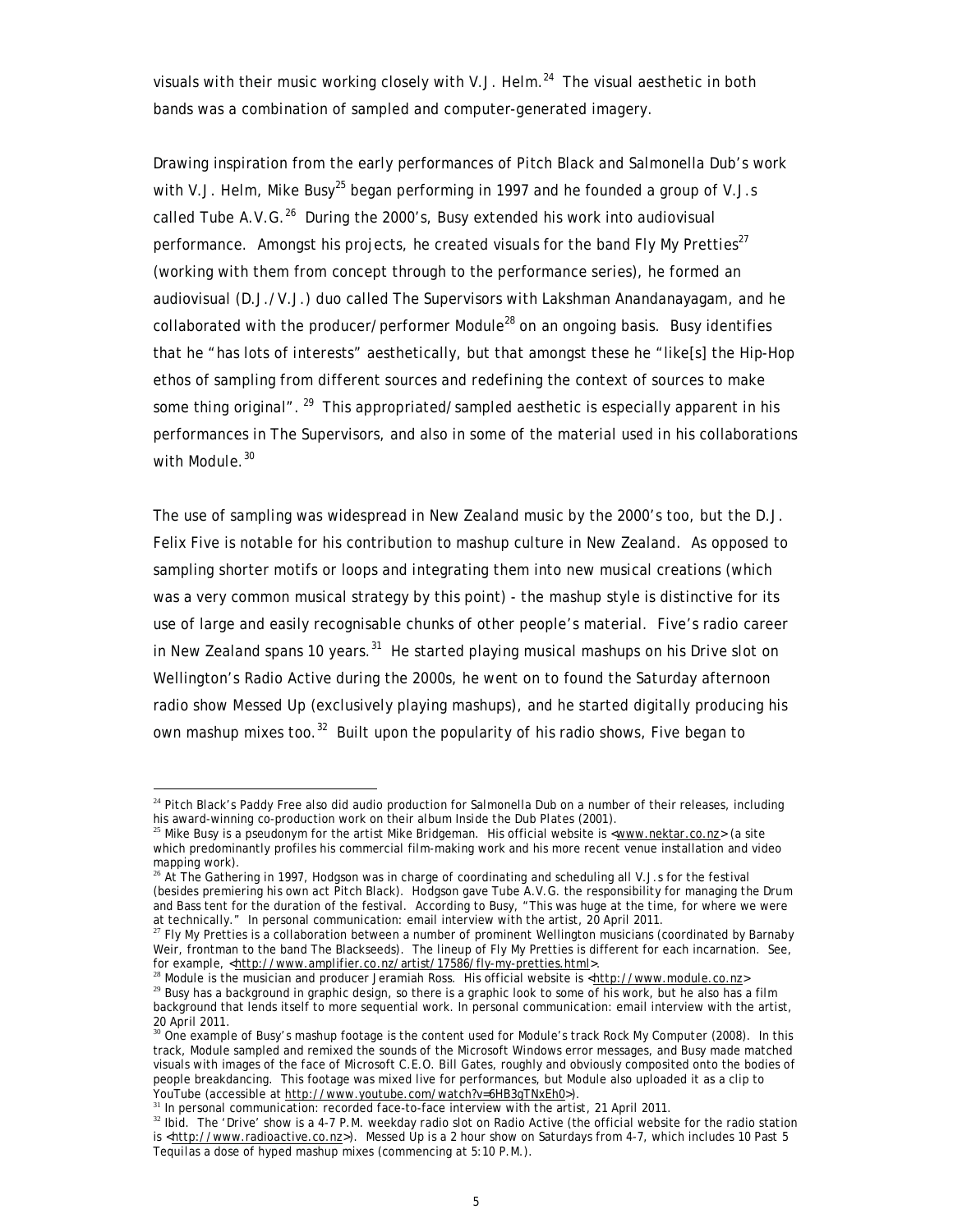coordinate (and perform at) public events called *Messed Up*, and he also started the popular *WTFFF* parties.<sup>33</sup>

As a mode of cultural practice, mashups conflate together multiple (and commonly conflicting or opposing) themes, but the artists themselves tend to remain silent on the themes that may be evoked by mixing these different sources together. Even if the artists do not explicitly make comment themselves, some mashups highlight musical similarities (such as lyrical similarities, or scenarios where one artist has stolen a riff, motif or melody from another artist). Other mashups highlight difference (such as divergent lyrical thematics, divergent or conflcting genres, or divergent approaches to the commercial facets of the music industry). The vast majority of mashups, however, do not have a clear logic behind the combination, and that is precisely the point. Pre-existing cultural products are combined into new products simply because they can be. In musical mashups, if the melodies, rhythms and chord progressions of the tunes match closely enough, then the dominant attitudes seem to be 'the more the merrier' and 'the wierder the better'.

While Five's radio work brought popular attention to musical mashups in New Zealand, the most notable cinema mashup to come from New Zealand shores is a short video produced by the collective Misshapen Features,34 a clip entitled *Starlords* (2005).35 *Starlords* samples footage from two immediately recognisable fantasy series: George Lucas' *Star Wars* sexology*<sup>36</sup>* and the New Zealander Peter Jackson's trilogy *The Lord of the Rings*. In *Starlords*, shots from each fantasy series are edited together in quick succession. The edits juxtapose the films and thus invite critical comparisons - emphasising similarities in the composition and framing in general, the narrative content of the shots, and the gesture and facial expressions of characters.37 While the video *Starlords* was initially posted as an online video and not performed as a live mix,  $38$  the piece is still important to mashup culture in New Zealand in general, and the piece is especially notable for its criticality about the interplay between audio and video.

<sup>&</sup>lt;u>.</u>  $33$  In personal communication, recorded interview with the artist, 21 April 2011.

<sup>&</sup>lt;sup>34</sup> While members of the group are known to me personally, Misshapen Features retain anonymity in their online presence.

<sup>&</sup>lt;sup>5</sup> The video was first posted on their own site (<<u>www.misshapenfeatures.com</u>>, a site which is now defunct), and also on YouTube. The first uploaded copy was taken offline due to a copyright complaint for their use of the audio track It's Just Begun, but it was more recently re-uploaded at <http://www.youtube.com/watch?v=EiD6zdgKFlc> and <http://vimeo.com/13004005>.

Wherever I identify the samples used in variant works in this discussion, I do not provide full reference details for the source materials sampled. If I deem it notable to specify the sources sampled, then these sources will generally already be well-known, iconic and easily sourced cultural artefacts. My primary interest is in researching the *new, variant works* that have been created, not in archiving the publication details for each and every one of the sources that were sampled.

 $37$  The video is entertaining, but unlike a lot of mashup production, the critical reflection of this piece is also readily apparent. For example, it is interesting to note the selection of musical track in the second section of *Starlords*. The creators identify that *It's Just Begun* is "one of the most sampled musical tracks of all time". (Initially noted on their own (now defunct) website, now also noted in the online description for their YouTube upload: <http://www.youtube.com/watch?v=EiD6zdgKFlc>). In *Starlords*, this musical track is not remixed – it is presented in its full length as accompaniment to all of the other (heavily remixed) visual material.

<sup>&</sup>lt;sup>38</sup> At a later point, however, The Supervisors did mix the material live in some of their performances. Other performers will have undoubtedly done so too.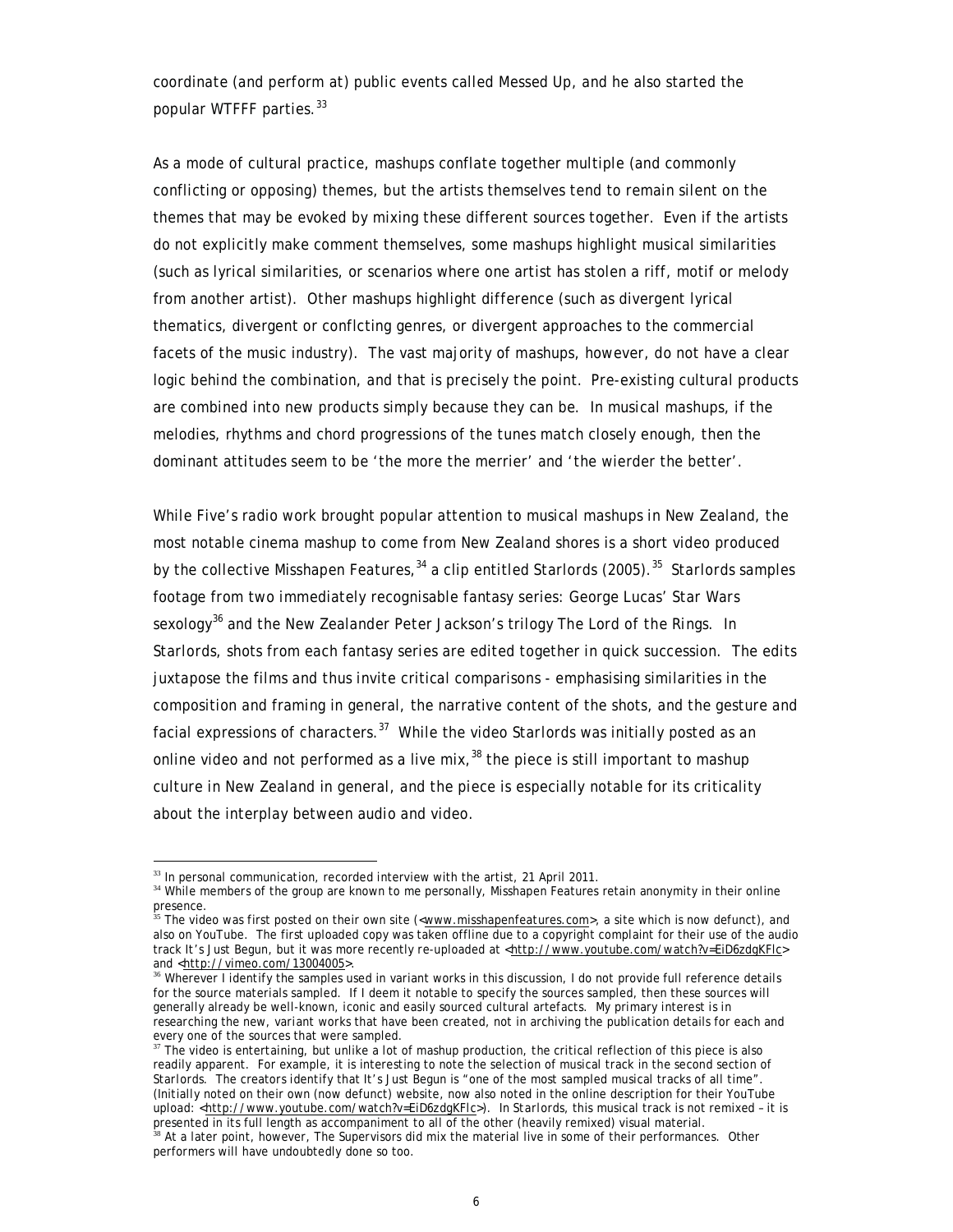The interrelated modes of audiovisual performance and mashup remix raise a cluster of interesting critical issues surrounding McKenzie's expanded conception of the term 'performance'. Broadly speaking, these interrelated cultural fields emphasise the complex hybridity of 'performance' as a field of inquiry. As McKenzie highlights, the term can denote a cultural construct, an organisational construct, and a technical construct. In the field of audiovisual/mashup performance practice these three understandings of the term play out all at the same time. We can consider the act of an artist performing a mix (cultural performance), the logistics of getting creative work out to the public (organisational performance), and the performance of the technologies that enable these artists use to create their work (technological performance).

When a musician or visual artist 'performs' a mix, they take pre-existing cultural forms, and they combine these forms to create something new, and the meanings vary according to shifts in context. For example, when Han Solo turns his head to look at something during a shot in one of the original *Star Wars* films, it conveys very specific narrative information inside that film. When this same clip is sampled and recontextualised in *Starlords* (seen in quick succession alongside numerous other characters performing the same gesture), the meaning of the clip changes significantly. In the latter context, the viewer becomes critical of how meaning mediated (in this case, the viewer becomes implicitly aware of the construction of fantasy fiction narratives). The artists who perform such manipulations of context perform a gesture of criticality towards the media they use. The gesture of recontextualisation is a gesture of cultural criticality, but it can also be seen as an instance of musical performance – a particular sample becomes a musical note and/or a rhythm to be played musically in conjunction with other notes and/or rhythms.

'Performance' can also be understood as an organisational construct. Artists work together to coordinate public events (such as *Rotate your State* and *The Gathering* festivals), and there are administrative goals inherent to such endeavours. An organisational performance goal (such as achieving high attendance at an event) does not *necessarily* align with a cultural performance goal (such as the goal of creating engaging art experiences). I raise this point in order to highlight the fact that in McKenzie's framework, high performance in one sense does not necessarily equate to high performance in another.

When we speak of technological performance, we could refer to the video manipulation software created by Hodgson in collaboration with George, and discuss the 'performance' of the software itself in technical terms (such as how quickly it processes data, at what resolution, using what compression, and so forth). Just because the loop performs well in a technical sense (it plays back smoothly) does not automatically mean that it performs well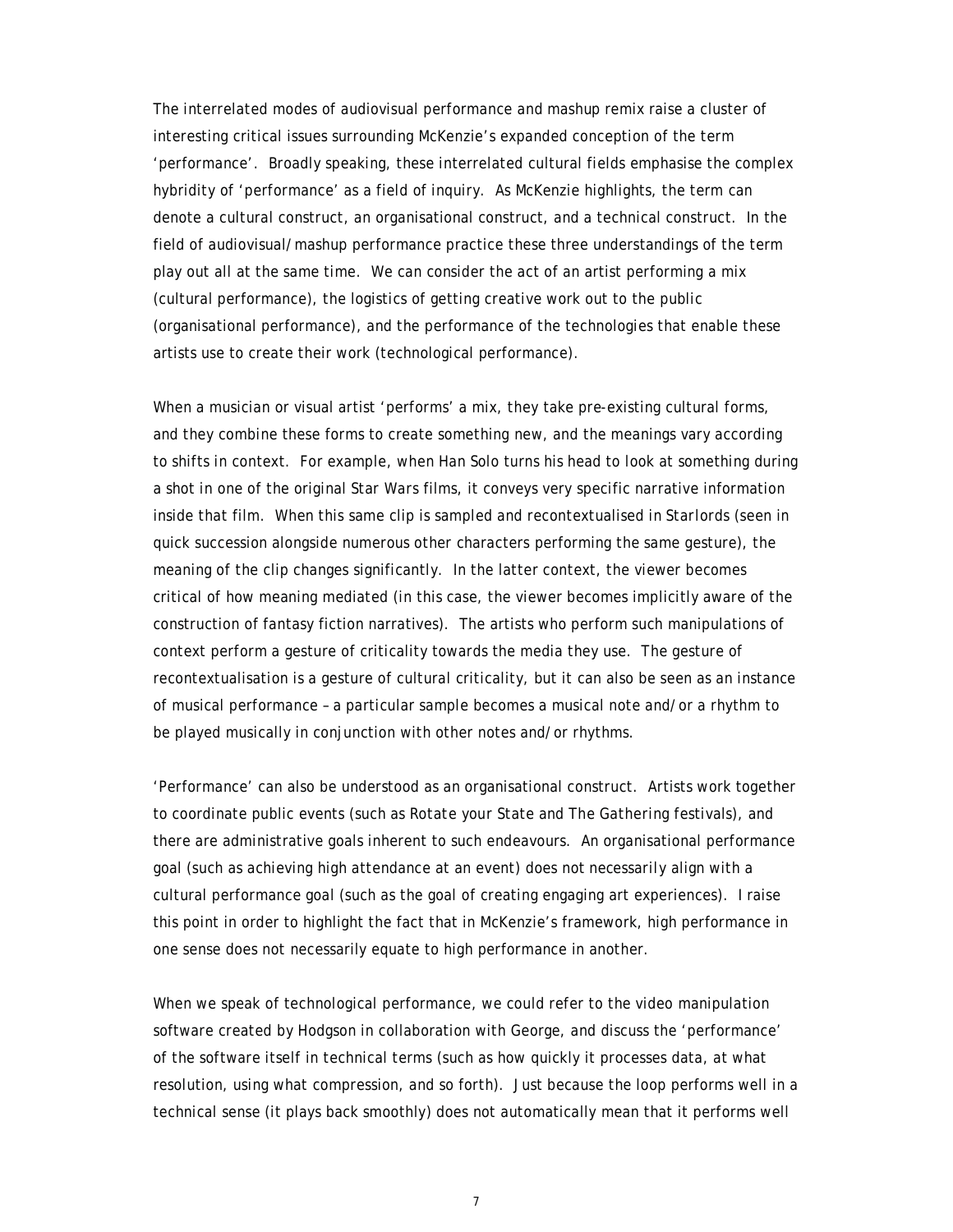culturally.<sup>39</sup> Conversely, even if a loop does not perform well technically (it glitches and stutters), this slippage could create a desired and deliberate aesthetic outcome (an instance of high cultural performance) as is the case with glitch electronic music.

I commenced my own work in audiovisual performance with two projects concurrently, the bands The Axis of Weevils and Anaesthesia Associates. The Axis of Weevils (Fig. 2) was a relatively short-lived project<sup>40</sup> comprised of seven members - five musicians and two V.J.s. It was a side project for all members, since each of us were working on a number of other projects at that point too.<sup>41</sup> I did not touch the digital technology in this band, I played the bass guitar. In the band as a whole, however, there were digitally produced beats triggered live, digital synthesisers, and digital video projections (live mixed animations and other video loops, projected onto two adjacent screens). The aesthetic of this band was not dominantly sample based. The music had electronic beats, but the samples were not easily identifiable as lifted from other sources. The music was infused with dub and world music influences as well as down-tempo electronic music. Visually, the projections were mostly comprised of hand-drawn animations mixed with colourful abstract video textures.



Fig. 2: The Axis of Weevils, 2008, performance still taken from video documentation: Taranaki Festival of Lights, Taranaki.<sup>42</sup>

<sup>&</sup>lt;sup>39</sup> In the case of Hodgson's work, in my opinion his loops invariably perform well in both senses of the word, but that is beside the point here. The key issue is that the goals in each of the two senses do not necessarily align with one another.

 $40$  The project was in existence between 2005-2008, but I joined in late 2006.

<sup>&</sup>lt;sup>41</sup> The musical members of the Axis of Weevils were Tui Mamaki and Monsieur Escargot (who performed vocals and keyboards respectively, and also from the band the Mamaku Project: <http://www.mamakuproject.com>); Jeremy Cloake (who played live percussion, and who also performs with Resonance: <http://www.resonance.co.nz>); Mic Watts (who played electronic beats and live effects, and who also produced electronic music and visual art under a number of other pseudonyms: <http://www.nommoantenna.net>); and myself (playing the fretless bass guitar). The visual members were Paul Bradley (who also V.J.s with a number of other acts, is a painter, animator and commercial illustrator: <http://www.lupavision.net>), and Kim Newell (who has been V.J.ing since the late 1990s). The dancer/choreographer and electronic musician Joshua Rutter was also a past member (but we only played one gig together in that group before he left due to other commitments).

 $2^2$  Video documentation captured by the artists, used by permission.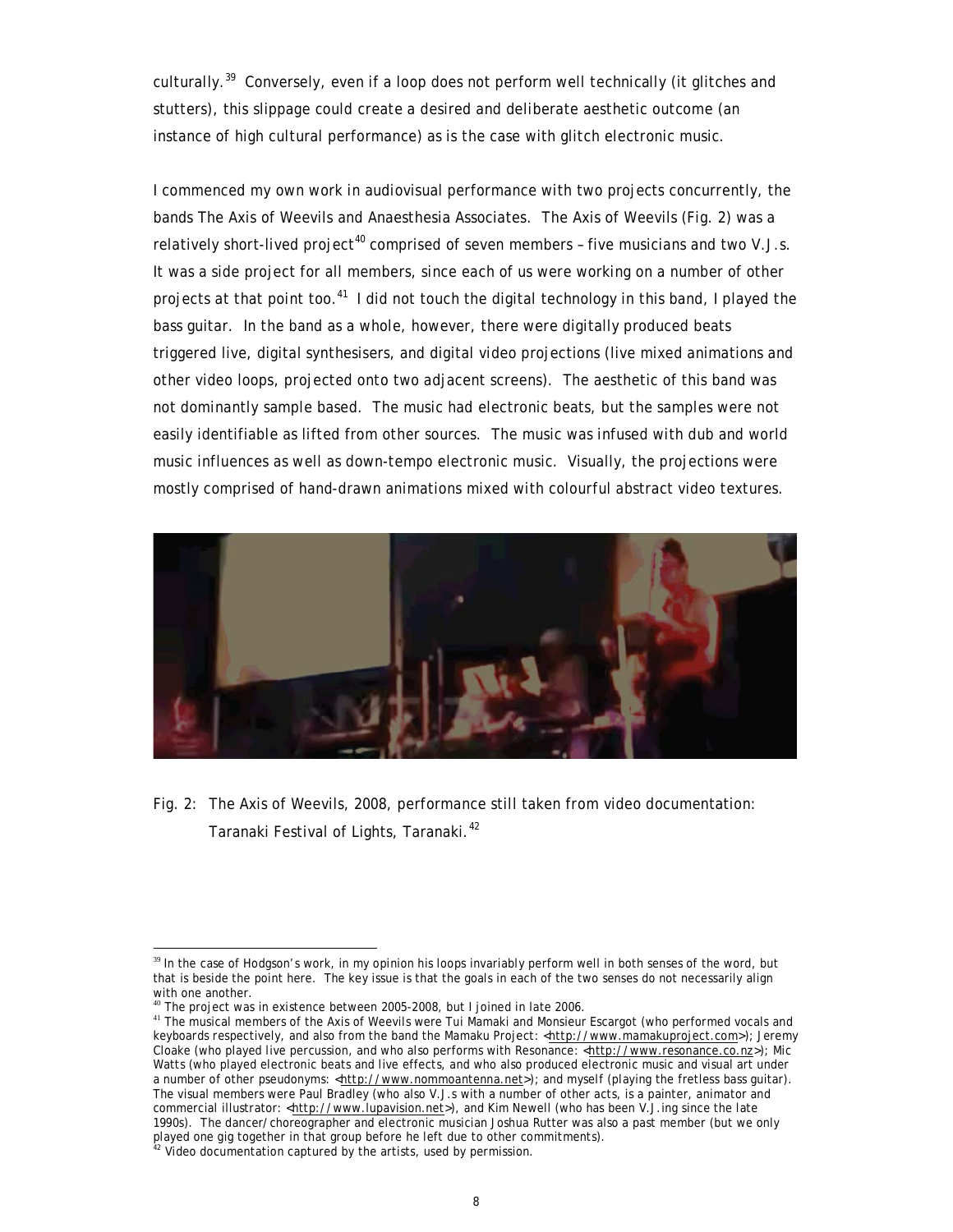

Fig. 3: Anaesthesia Associates: *The Best Air Guitar Album in the World, Ever, Vol. II*, 2007, performance photograph: N.Z. Film Archive, Wellington.<sup>43</sup>

Concurrently to the Axis of Weevils, but performing on a more regular basis, I collaborated with Paul Bradley<sup>44</sup> in an audiovisual duo called Anaesthesia Associates. Anaesthesia Associates was originally a solo glitch/ambient music act that I had been performing since 2004. While I had used sampling all along, my music production gradually became more uptempo and explicitly sample-based. Bradley joined me in early 2006, and Anaesthesia Associates became an integrated audiovisual act. The samples in our audiovisual production gradually became more easily recognisable, and in 2007 we did our first fullblown mashup performance – an artwork entitled *The Best Air Guitar Album in the World,* 

<sup>43</sup> Photograph by Helen Varley Jameison, used by permission.

<sup>&</sup>lt;sup>44</sup> Bradley was also a member of the Axis of Weevils, see above.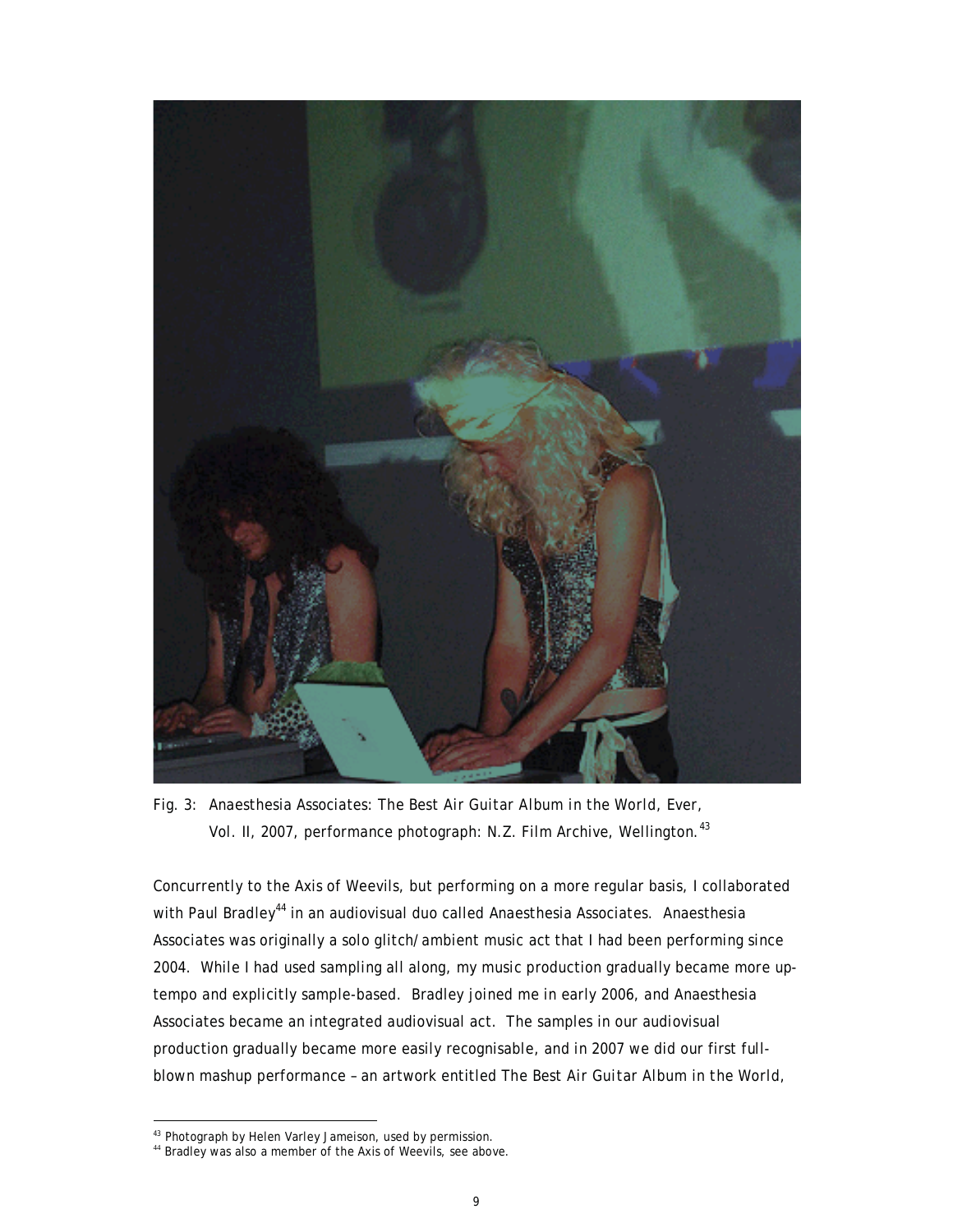*Ever, Vol II* (Fig. 2). In this piece we performed a live remix of audio samples lifted from various iconic glam rock anthems, mixing this audio with video clips of air guitarists strutting their stuff. *The Best Air Guitar Album…* was also our first foray into networked performance. The piece was presented at the NZ Film Archive gallery (Wellington), simultaneously for an audience onsite, and also a live online audience.

Thematically, the piece initiated a broad field of interest that has stuck for me ever since showy, over the top performance work that directly addresses performance and performativity as subject matter. In *The Best Air Guitar Album…*, we dressed up as glam rock stars, wearing tight leather pants with big-hair wigs (Fig. 1), and we had the posturing to match. At one point during the performance, I triggered samples from my laptop whilst holding it behind my head. My avatar<sup>45</sup> repeatedly exclaimed "MAKE SOME FUCKIN' NOISE!" during our piece. Embedded in the playfully ostentatious hype, *The Best Air Guitar Album…* presented audiences with a thematic interplay between virtual and real (the interrelationship between online and onsite audiences; the visual motif of an air guitarist pretending to play as opposed to an actual musician).

Anaesthesia Associates has been my main mashup project<sup>46</sup> since *The Best Air Guitar Album…*, and the thematic interest in 'performance about performance' has recurred throughout our collaborative work right up until we disbanded the project in 2011. Speaking more broadly, Anaesthesia Associates' performances were heavily self-referential, presenting images of performance itself. The aspiration to perform - the desire for attention and adoration - was encapsulated/exaggerated in samples of air guitarists, which were juxtaposed with 'real' musicians, samples of mainstream hit music, samples of dancers, dancing and dance lessons, and samples of film and television actors playing their roles. Since our initial networked piece, we have predominantly played at bars, clubs, galleries and festivals for onsite local audiences - but as a duo we have also presented one other series of networked performances<sup>47</sup> which I will discuss briefly at the end of the next section.

<sup>&</sup>lt;sup>45</sup> An avatar is a graphical representation in cyberspace. My avatar for this performance was a figure with my face crudely photoshopped onto an image of the Guns 'n' Roses lead vocalist Axl Rose's body.

<sup>46</sup> There have been two other mashup projects besisdes Anaesthesia Associates. I developed a D.J. pseudonym Copycat Crime, which remained relatively low-key and mostly existed as a persona that I used for performances at private parties – I only ever did a handful of public gigs under that name. After Anaesthesia Associates disbanded late last year, I started a new solo mashup project called Übermahlung und Frottage, in which I manipulate samples, scratch on a turntable and play the bass guitar all at the same time. Due to other projects I have only performed with this project a few times to date.

<sup>47</sup> *I Miss You, Great to See You Again* (2007) and *I Miss You, Great to See You Again 2.0* (2008).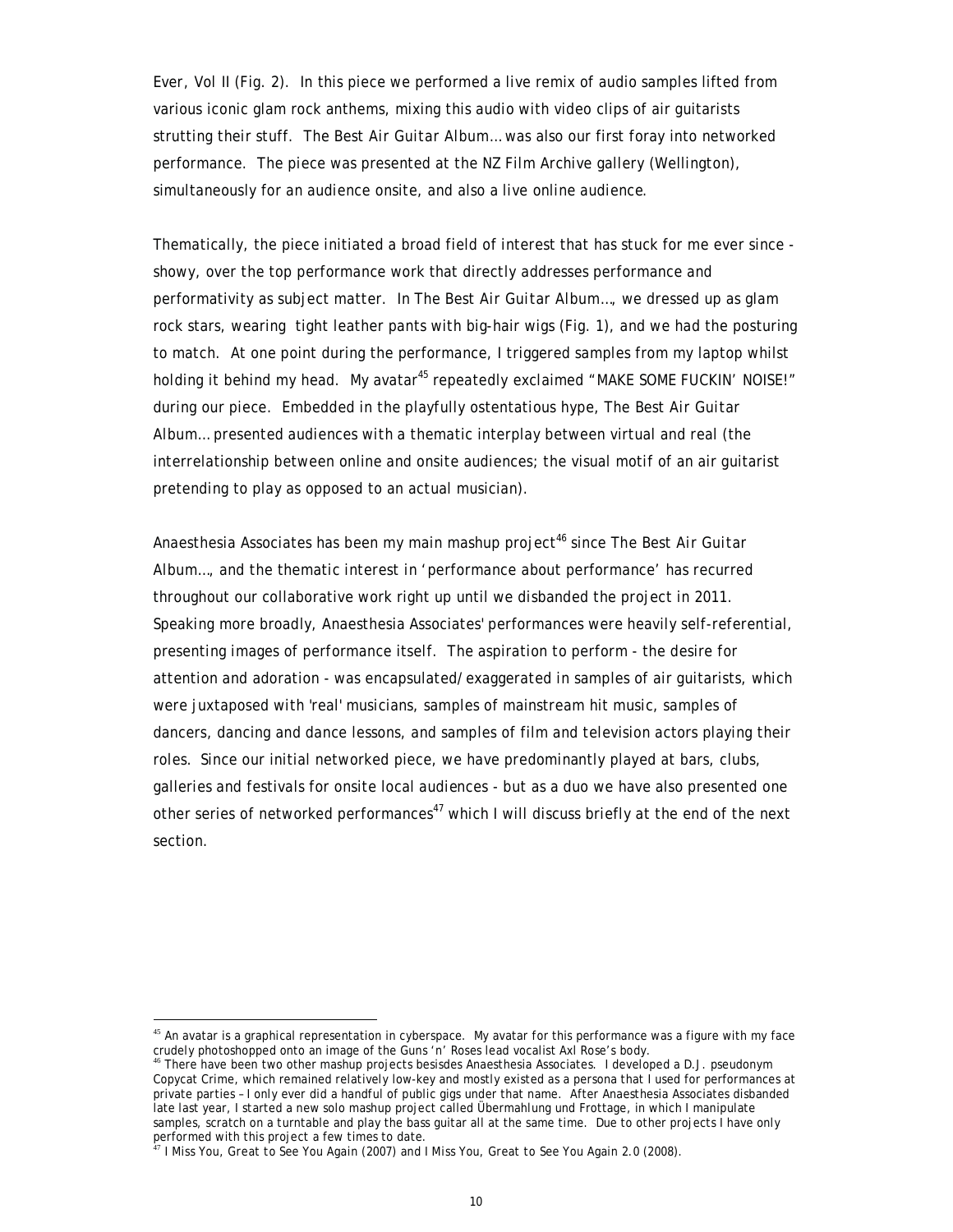## **Networked Performance Practices in New Zealand**

Sending artifacts of visual art, music, sound art, poetry and so forth through a network is well as a established creative strategy. In the 1960's, artists used the international postal system as their network of choice, firmly establishing mail art as a cultural movement.<sup>48</sup> Artists have also variously used shortwave radio, telephones, facsimile machines and satellite technologies as modes of creative practice.<sup>49</sup>

One early example of networked performance taking place in New Zealand is the project *Burntime* (1991). The visiting North American artists Cheryl Casteen and Charles Flickinger facilitated artists established this project at Artspace gallery in Auckland, inviting artists and the public to engage in an international exchange that took place over facsimile and telephone.<sup>50</sup>

New Zealand's first documented webcast event took place while the internet was still young in the public consciousness. In 1994, Richard Naylor webcast the Tawa Schools Music Festival from the Michael Fowler centre in Wellington, reaching audiences in a dozen countries.<sup>51</sup>

Adam Hyde is another streaming media pioneer hailing from New Zealand. Hyde's background in radio led him to numerous projects in broadcasting and networking.<sup>52</sup> He collaborated with another New Zealander Honor Harger and formed Radioqualia in 1998 to focus on the use of streaming media technologies to create art outcomes.<sup>53</sup> Radioqualia's major project *Radio Astronomy* (2004-present), for example, allows listeners to hear broadcasts of astronomical space - converting data from radio telescopes into audible sound, and broadcasting this audio over the internet.<sup>54</sup> More recently, Hyde focussed his attention on offering 'how-to' documentation for emergent technologies, founding F.L.O.S.S. Manuals in 2007.55

The New Zealander Helen Varley Jamieson (currently Munich-based) is at the forefront of what she terms 'cyberformance'. She uses the term to describe emergent cultural practices where live performers come together in real-time over the internet to create

<sup>48</sup> Artists such as Ray Johnson, On Kawara, Ben Vautier were at the forefront of this movement. <sup>49</sup> Jameison, H.V. *Real Time, Virtual Space, Live Theatre*. In Brennan, S. and Ballard, S. (Eds.), The Aotearoa Digital Arts Reader. Auckland, The Aotearoa Digital Arts Trust; Clouds, 2008, p. 48.

<sup>50</sup> Ibid.

 $51$  lbid.

<sup>52</sup> See <http://www.furtherfield.org/user/adam-hyde> and <http://www.kunstradio.at/BIOS/hydebio.html> for example.

<sup>53</sup> <http://www.radioqualia.net>.

<sup>54</sup> <http://www.radioqualia.net/telemetry/frame.html>.

<sup>55 &</sup>lt;http://en.flossmanuals.net/>. See also <http://vimeo.com/4078924> for an in-depth interview with the artist. I referred to Hyde's free documentation heavily (F.L.O.S.S. Manuals, and also the now defunct 'Streaming Suitcase' site) in the development of my own early webcast projects (see below).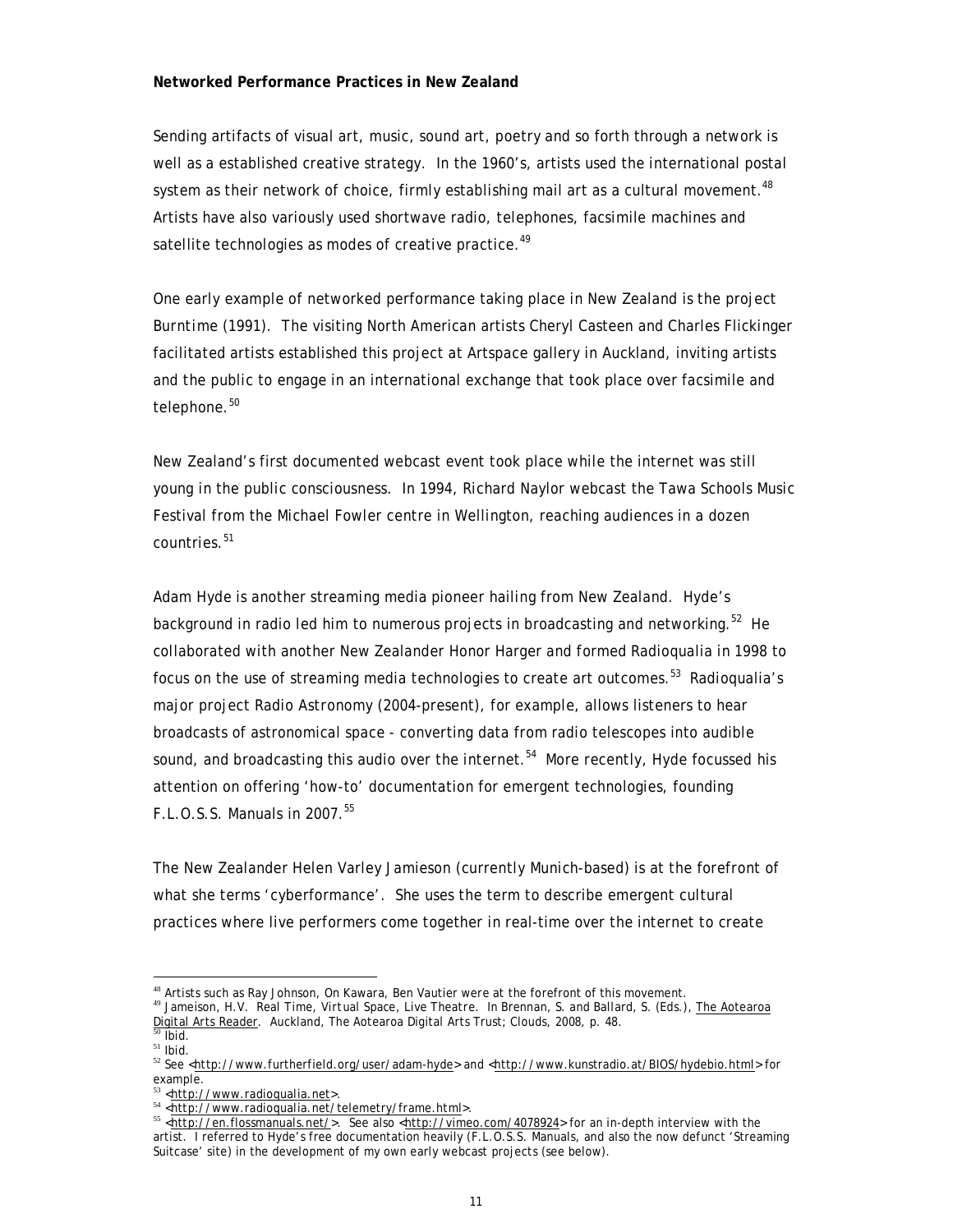performance works.*<sup>56</sup>* The globally dispersed cyberformance troupe she founded, Avatar Body *Collision,<sup>57</sup>* use the internet as a platform to approach the challenge that this dispersed simultaneity poses for contemporary live theatre. Avatar Body *Collision* are four women based in different cities from one another.<sup>58</sup> Without ever all being in the same place at the same time (some members have never even met each other face to face), the troupe have collaborated to produce ten shows over the years – presenting their work at festivals, galleries and conferences all around the world.59 The platforms that they use include UpStage, which is some purpose-built online performance software which members of the troupe collaborated to develop.<sup>60</sup> Their practice thematically explores the relationship of the body to the machine, and what it means to be human in a world of intelligent machines.

In my own work in the field of live online performance, I operate in multiple capacities. I have presented artworks as performer,  $61$  I have presented projects as curator/co-curator,  $62$ and I have been involved in a number of networked performance/lectures.<sup>63</sup>

Jamieson and I commenced a working relationship in 2005 when I curated the performance event *Indeterminacy and Interface*, and we have been friends and collaborators ever since. The following year we worked together on a performance/installation event that I curated entitled *Intimacy and In.yer.face*. *Intimacy and In.yer.face* was a webcast event that took place in multiple locations simultaneously. Four artists/groups presented artworks which all took place at the same time. Live webcasts streamed out video feeds from a number of locations in the old Museum of Wellington building (now part of Massey University's Wellington campus) and a webcast also streamed in from an undisclosed location in Paris.

<sup>59</sup> Jameison, 2008, p. 50.

<sup>&</sup>lt;sup>56</sup> See <http://www.cyberformance.org> for more information.<br>
<sup>57</sup> The italics on the word 'collision' are a typographical part of the name of the performance troupe.

<sup>58</sup> The four members of Avatar Body *Collision* are Helen Varley Jameison (Munich), Vicki Smith (Harihari), Leena Saarinen (Helsinki), and Karla Ptacek (London). The performance troupe are now on hiatus, but their official website is <http://www.avatarbodycollision.org>.

<sup>&</sup>lt;sup>60</sup> UpStage is a purpose-built platform for live online performance that was developed by Helen Varley Jameison and Vicki Smith in collaboration with the artist and programmer Douglas Bagnall. The platform enables text chat in real time with the audience, as well as graphics, moving image (animations, video), audio, and real-time drawing tools. The text typed into a chat pane by performers is converted into audible voices by text-to-speech software. The official website for the project is <http://www.upstage.org.nz>.

<sup>61</sup> Prior to *Breakfast Party at my Studio*, my work with the duo Anaesthesia Associates has resulted in the mashup pieces *The Best Air Guitar Album in the World, Ever, Vol. II* (2007), *I Miss You, Great to See You Again* (2007), *I Miss You, Great to See You Again* 2.0 (2008).

<sup>62</sup> I curated the events *Indeterminacy and Interface* (2005) *Intimacy and In.yer.face* (2006), *Séance for Nam June Paik* (2007), and I co-curated the *080808 UpStage Festival* and the *090909 UpStage Festival*. All of these projects had live online components.

<sup>63</sup> For example, I was part of the panel discussion *Shareware: The Online Subject* (2008) in which avatars for online participants were projected behind me as I spoke. The piece was presented to an audience at the Adam Art Gallery in Wellington. The online participants (Jameison and Smith) were akin to misbehaving students at the back of a classroom – Jameison and Smith's characters playfully challenged and undermined whatever I said. In a later piece with a group of collaborators (based respectively in Harihari, Brisbane, Georgia and Mexico city), I performed online for the hybrid performance/lecture *Enacting Collective Intelligence: A Hybrid Mashup of Theatre and Theory* (2009), which was presented to an onsite audience at the Govett Brewster gallery in New Plymouth. In this Dadaesque parody of academia, a number of people gave simultaneous lectures on different subjects - all at the same time. An onsite performer (Jameison) attempted to channel the content that was being delivered – she spoke with the tone and demeanour of a normal lecturer, attempting to make sense out of content that became increasingly fragmented and nonsensical.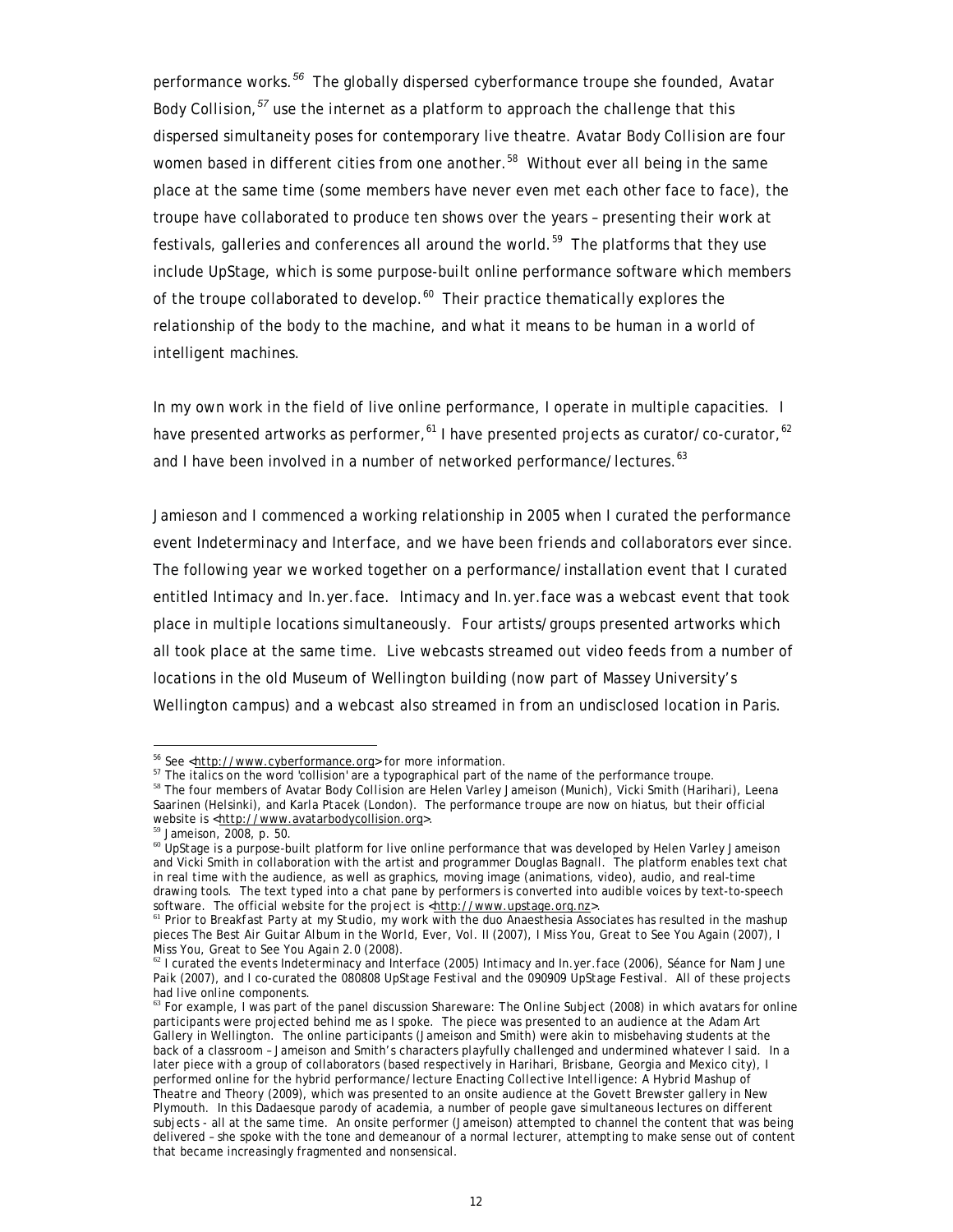When viewed online, audiences could navigate between multiple pages on the project website<sup>64</sup> to experience different pieces. Most of these pages had a live video stream. Avatar Body Collision's artwork for *Intimacy and In.yer.face* was a piece entitled *Familiar Features*. This artwork involved text chat and graphics/avatars in Upstage on one page, and a webcast video signal on another.<sup>65</sup>

In 2007, Jamieson and (fellow Collider) Vicki Smith curated a festival of live online performance entitled the *070707 UpStage Festival* (7 July 2007), the first of a number of annual festivals in which all performances were presented in the UpStage platform.<sup>66</sup> As mentioned earlier, Anaesthesia Associates presented *The Best Air Guitar Album…* in the *070707 UpStage Festival*, and this piece was my first foray into live online performance in the capacity of performer (as opposed to my prior work in this field as curator). Jamieson, Smith and I went on to co-curate two subsequent festivals of cyberformance - the *080808 UpStage Festival* (8 August 2008) and the *090909 UpStage Festival* (9 September 2009).<sup>67</sup> Each of these festivals featured numerous performers working together in real-time across different timezones, there were physical venues that audiences could attend in a number of different cities, and the festivals had a live online audience who could be accessing the performances from anywhere at any given point.<sup>68</sup>

In December 2007, Anaesthesia Associates presented our next networked performance piece. In this artwork, entitled *I Miss You, Great to See You Again*, I performed onsite to an audience in London, $69$  and Bradley performed live over the internet from New Zealand.<sup>70</sup> In *I Miss You…*, we thematically focused our attention samples from well known love songs and cheesy romantic comedies. The performance mashed up and juxtaposed numerous different clichéd pop-cultural representations of sexuality and gender – further extending our interest in performance about performance itself.<sup>71</sup>

My role in the *080808 UpStage Festival* was hybrid - I was co-curator for the festival as a whole, I was onsite in the Engine Room gallery in Wellington as a host, and I was also a performer in the Anaesthesia Associates sequel piece *I Miss You, Great to See You Again 2.0* 

 $64$  The website from this project is now offline.

<sup>&</sup>lt;sup>65</sup> Space does not permit me to expand on the nature of this piece in any level of detail here, but in essence audience members (both onsite and online) were prompted to try and discover a password. Once they had obtained this password, they could enter another area. For audience members onsite, they could enter a passageway with an interactive video projection. For audience members viewing online, the password gave access to a new webpage featuring a webcast from the same physical passageway.

<sup>&</sup>lt;sup>66</sup> See footnote 60.

<sup>67</sup> Jameison and Smith also curated the *101010 UpStage Festival* in October 2010 (I could not collaborate in this capacity due to other commitments, but I was a host for the Wellington node).

Details of all four fests. Big footnote.

<sup>69</sup> The piece was presented in London for a conference at Goldsmiths College entitled *Intimacy: Across Digital and Visceral Performance.*

 $70$  Bradley performed early in the morning in New Zealand, with no audience present on his end, for an early evening performance in U.K. time.

 $71$  Space does not permit me to expand on the interrelationship between performance and gender here. It will suffice to say here that gender was a major theme for Foucault (from whom McKenzie took his point of departure). McKenzie accordingly discusses gender theory in depth in numerous places throughout his 2001 book.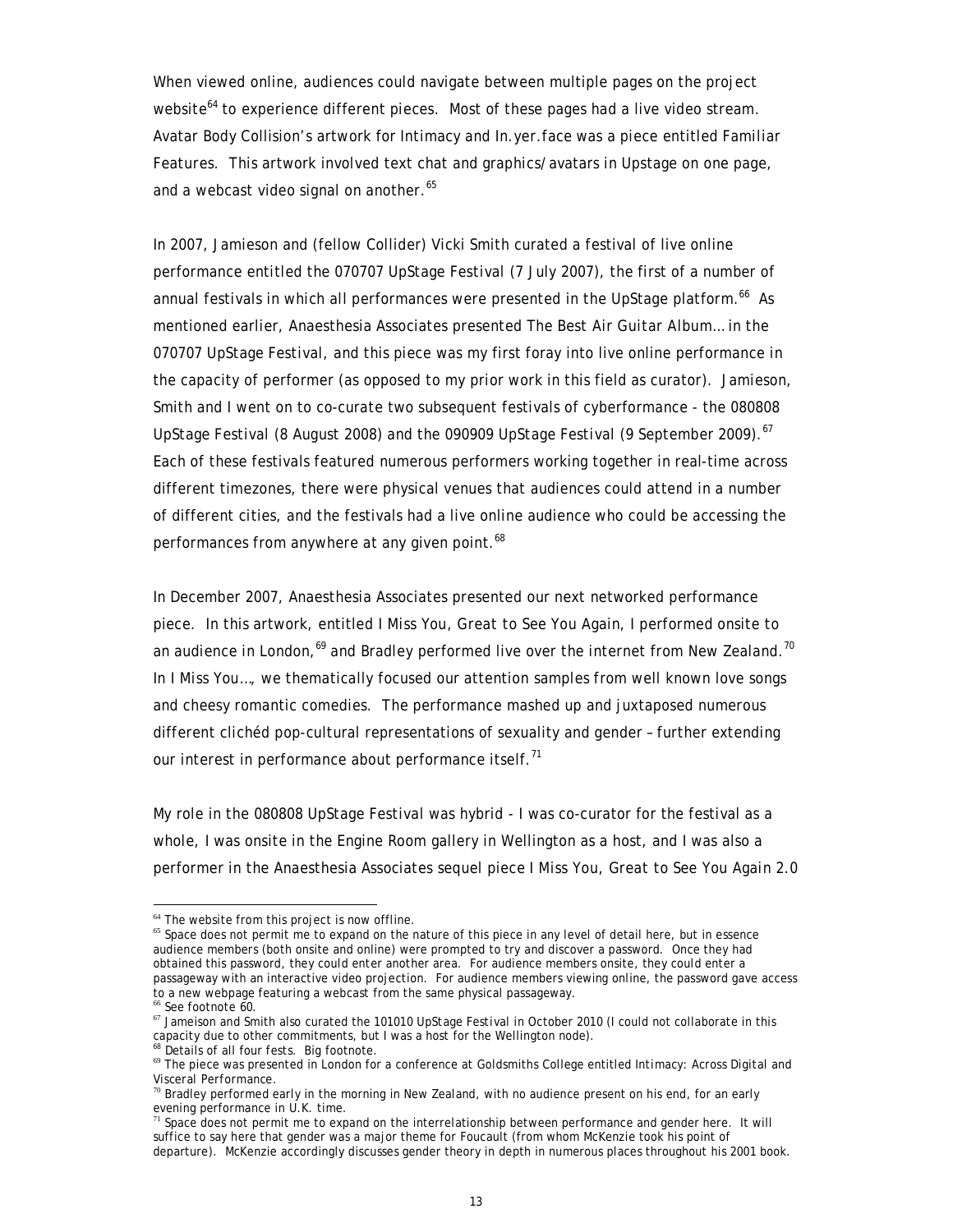(2008). In this sequel version the thematic focus was the same, but in this piece we were both performing in the same room as each other again (in Wellington, to both an onsite audience and an online audience).

One crucial facet of live online performance is the simultaneous interconnection that occurs between people in multiple times and places. On occasion, the effect of being simultaneously interconnected with people in other places can be highly dramatic. During the *101010 UpStage Festival*, for example, one of the physical node venues was the Museum of Science and Technology in Belgrade - we had audience members there, and artists performing from onsite at that venue. Right in the middle of the festival (approximately 2 P.M. local time in Belgrade, violent rioting broke out in the street outside the venue.<sup>72</sup> Fearing for their lives, the performers, audience and museum staff locked themselves inside the venue, whilst rioters outside in the streets threw bottles and Molotov cocktails. These frightened performers and audience members found solace in the interhuman connection with people in other places, and conversely, the turn of events influenced the tone of the cyberformances that took place for the remaining duration of the festival too.

As with audiovisual/mashup performance, in networked art the implications of the term 'performance' are also complex and multiple. In a cultural sense, the traditional notion of a 'performer' on stage in front of an audience collapses – audiences are physically situated in more than one location, and as such the performer cannot engage with them using the traditional strategies of a stage performer (body language, eye contact and so forth). The relationship between performer and audience is further complicated by the fact that in some instances audience members themselves perform. In Avatar Body *Collision*'s performances and other UpStage performances, audience members chat in real-time with the performers. In some instances (taking advantage of the anonymity of the online space), audience members assume imagined personae of their own creation, and thus the line between audience and performer is blurred – the audience become characters in their own right who improvise and perform in the live theatre that is taking place.<sup>73</sup>

Organisationally speaking, the 'performance' is also complex and multiple. To curate and manage the UpStage festivals of live online performance, the team must manage and coordinate artists in multiple timezones, venues in multiple cities, publicity material (and also performances themselves) in multiple languages. Working from within these logistical

 $72$  The rioting was a Neo-Nazi attack upon a gay pride march, and the violence made the international news at the time.

 $\frac{73}{13}$  This is actually the case with all work presented online using the platform UpStage. In almost every performance I have ever seen in UpStage, at least one audience member will assume a persona and talks to the performers whilst 'in character' as that constructed persona.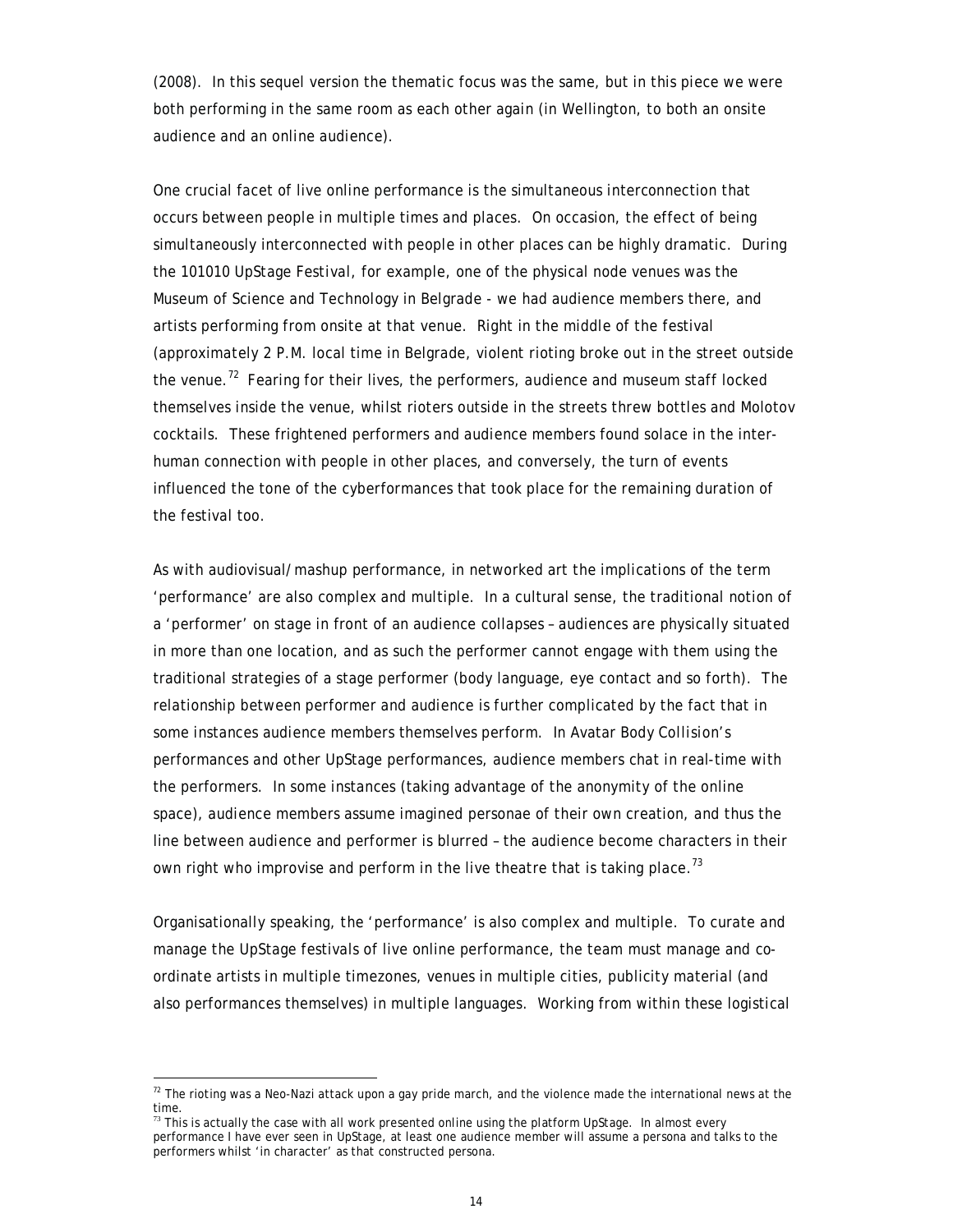complexities, contributors also commonly occupy numerous roles simultaneously.<sup>74</sup> Further, as I demonstrated with the tragic and disturbing example of the Belgrade riots, real life events (and the logistical complications that they cause) are taken into account and assimilated into the performances themselves as fast as the events themselves take place. The 'performance' in an organisational sense is deeply intertwined with the 'performance' in a cultural sense.

Finally, in a technological sense, the issue of 'performance' again becomes complex and multiple. Hyde's shift from creating innovative art projects to providing free documentation, for example, could be understood as a hybridisation of organisational and technological performance. He (and his FLOSS Manuals collaborators) apply an administrative, organisational ethos to their work - an ethos which can be roughly paraphrased as 'people need to be able to access information in order to do their tasks properly'. This ethos is applied to technology: 'what can this tool do, and what are different ways in which we can make it perform?'.

In my own work the most obvious hybridisation is between cultural and technological performance. In networked performance, there are a number of technical factors at play: the speed of the internet connection (for the performers and for the audiences), and also the file-size, compression and other nuances specific to the data transfer. As such, internet connections invariably lag and glitch from time to time, servers crash and connections drop. These instances of low performance in a technical sense can become instances of high performance in a cultural sense. When such mishaps occur, the artists improvise, which makes each artwork different every time.

 $74$  In the UpStage festivals, Jameison, Smith and I all occupy multiple roles that are embedded into our roles as cocurators. During the festivals themselves we are curators, hosts to both online and onsite audiences, and also live performers in our own artworks; leading up to and after the festivals we occupy additional roles such as publicity agents, technical advisors and mentors to the artists, and we manage other tasks such as graphics and animation production for the festival as a whole, web maintenance, video editing and so forth.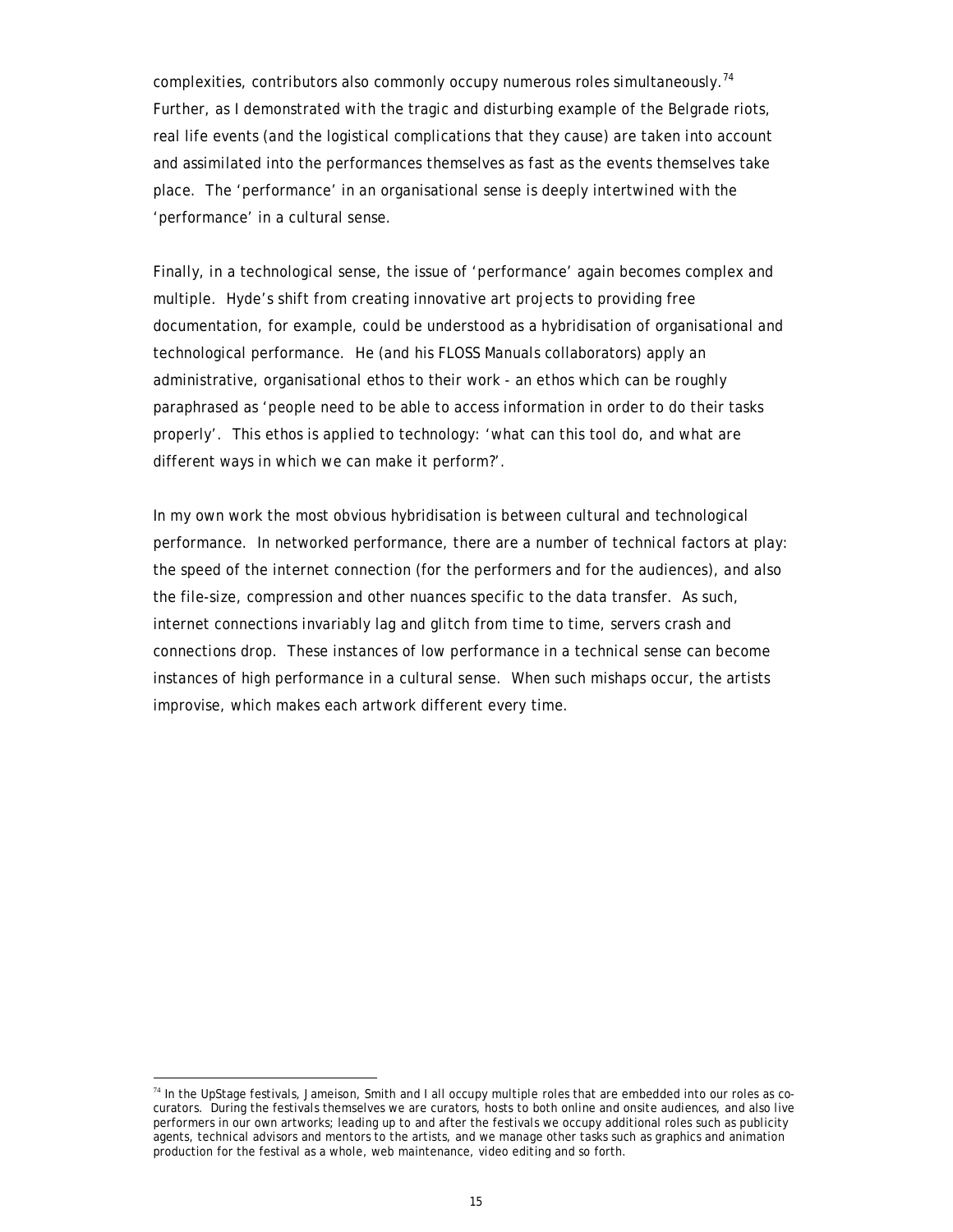## *Breakfast Party at my Studio*

In light of these critical issues surrounding McKenzie's expanded framework for performance, I would like to discuss *Breakfast Party at my Studio*. I will not offer a singular and conclusive interpretation of what the piece means - my artwork was multiple and hybrid. The promotional blurb and my spoken introduction each framed the piece as addressing themes surrounding waking up, the dawning of a new day and consuming breakfast – but I will not expand directly on any of this thematic content beyond that preliminary information. Instead, I would like to offer a series of reflections that provide a framework for critically approaching the piece. The interpretation of the sequences of images and the music is entirely up to my audience.

Firstly, this piece was characterised by juxtapositions and dislocations of time. Some audience members experienced the piece in the morning (fig. 4). Others experienced the artwork in the evening. As such, the reception would undoubtedly have been different for each of these two parties. The time of day that an artwork is experienced affects the mood of the audience, and as such it clearly has a pronounced effect upon performance.



Fig. 4: Dan Untitled, *Breakfast Party at my Studio,* 2011, performance photograph: artist's studio, Wellington.<sup>75</sup>

<sup>&</sup>lt;sup>75</sup> Photograph by Dominika Zielinska (< $\frac{http://www.dominikazielinska.com>}{$ ), used by permission.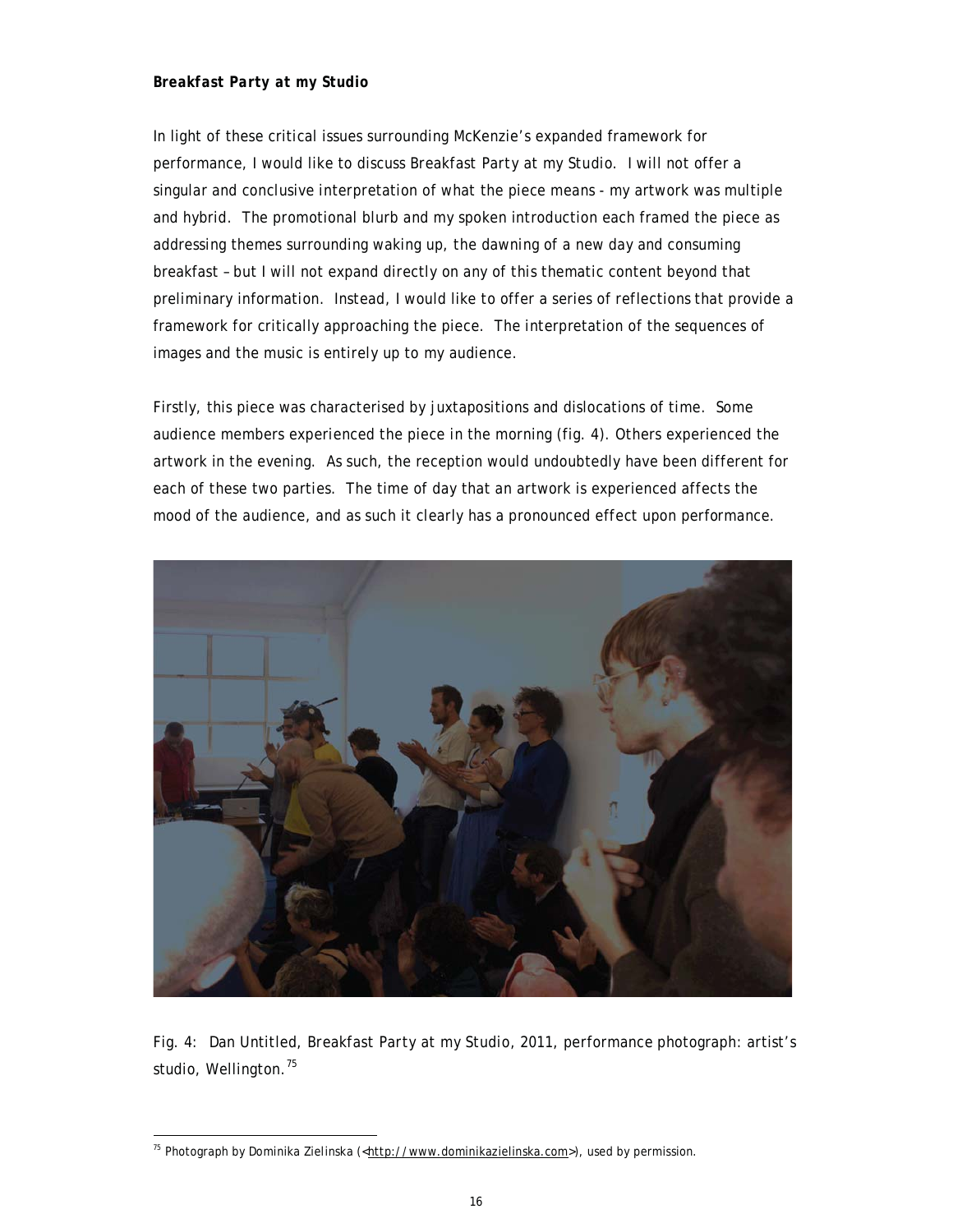Differences in place (New Zealand and U.K.) also implicate the reception of the piece. One facet of this disjuncture is how readily the audiences recognise and draw associations from the samples used. For example, at one point in the audiovisual mix, I played a track called Get Out of Your Lazy Bed.<sup>76</sup> Audiences in Oxford would experience this snippet of music as a thematically relevant selection, but not much beyond that. For almost all audience members who grew up in New Zealand, however, this piece of music would be instantly recognisable as the theme song to the highly popular Saturday morning children's television programme *What Now?*77 Hearing a snippet of the tune would bring countless childhood memories flooding back. Towards the end of the piece, I mixed together a sequence of appropriated images from newscasts of current events. In amongst the sequence, there were images of the city of Christchurch, devastated by recent earthquakes and aftershocks.<sup>78</sup> Again, these samples would have had a far more poignant effect upon New Zealanders than they would have for U.K. audience members (who are unlikely to have such a strong personal connection to the city). Place, like time, has an integral effect upon performance.

There are also variations in the context in which the piece was presented. Audience members in New Zealand experienced this piece in a relatively informal setting – they were invited into my studio (a semi-private space that became public for the piece).<sup>79</sup> Audience members in the U.K., conversely, experienced this piece in a more formal setting. The venue in Oxford was an established and high-profile art gallery (the museum of Modern Art Oxford), and the piece was presented in conjunction with a workshop through a wellrespected university (Oxford Internet Institute). Audiences experiencing the work in one context would undoubtedly have had different experiences from audiences situated in the other context. Context is a major factor in performance.

There was no singular and 'authentic' experience of possible for *Breakfast Party at my Studio*. Variations in time, place and context change the passage of experience that this piece offers for each different audience member. What this piece means, then, will have been different in each and every case.

In terms of 'performance' in a cultural sense, my artwork can be clearly located as a hybridised piece that draws on the traditions of audiovisual remix/mashup performance and networked performance. I performed as D.J., V.J. and networked performance artist all at the same time – that much is patently obvious. There was also a pronounced theatricality

<sup>76</sup> Matt Bianco and Basia, 1984.

<sup>77</sup> *What Now?* premiered in 1981, and the show was cancelled in 2004. *Get Out of Your Lazy Bed* was the theme song for much of this period.

 $78$  A number of major earthquakes had struck the city of Christchurch during the months prior to my performance, and there were numerous aftershocks still taking place on an ongoing basis at the time of the piece.

<sup>&</sup>lt;sup>79</sup> Due to the time of day of the event, there were also very few audience members attending in Wellington who were complete strangers to me personally. My audience onsite was largely comprised of friends, colleagues, and some of my students.